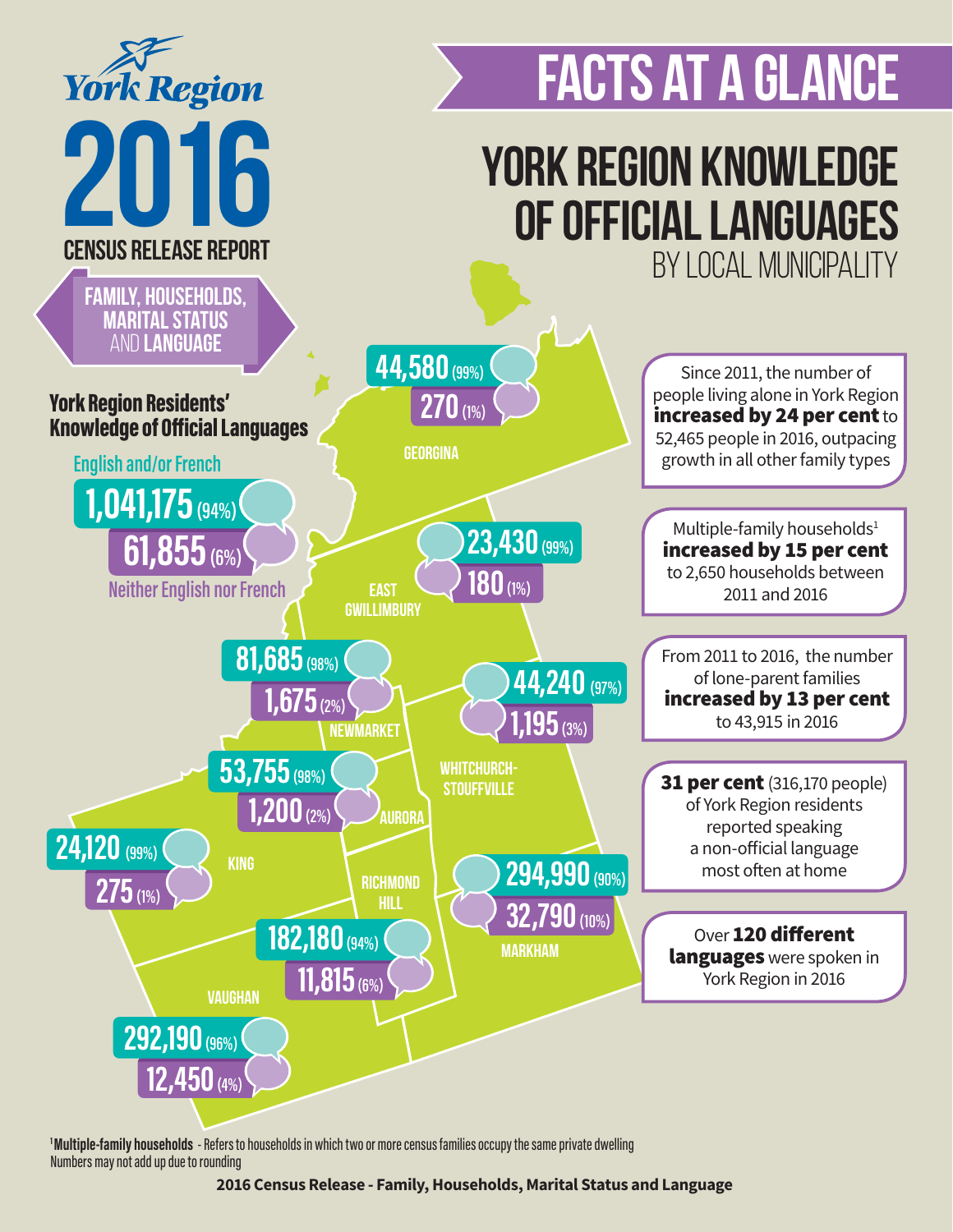

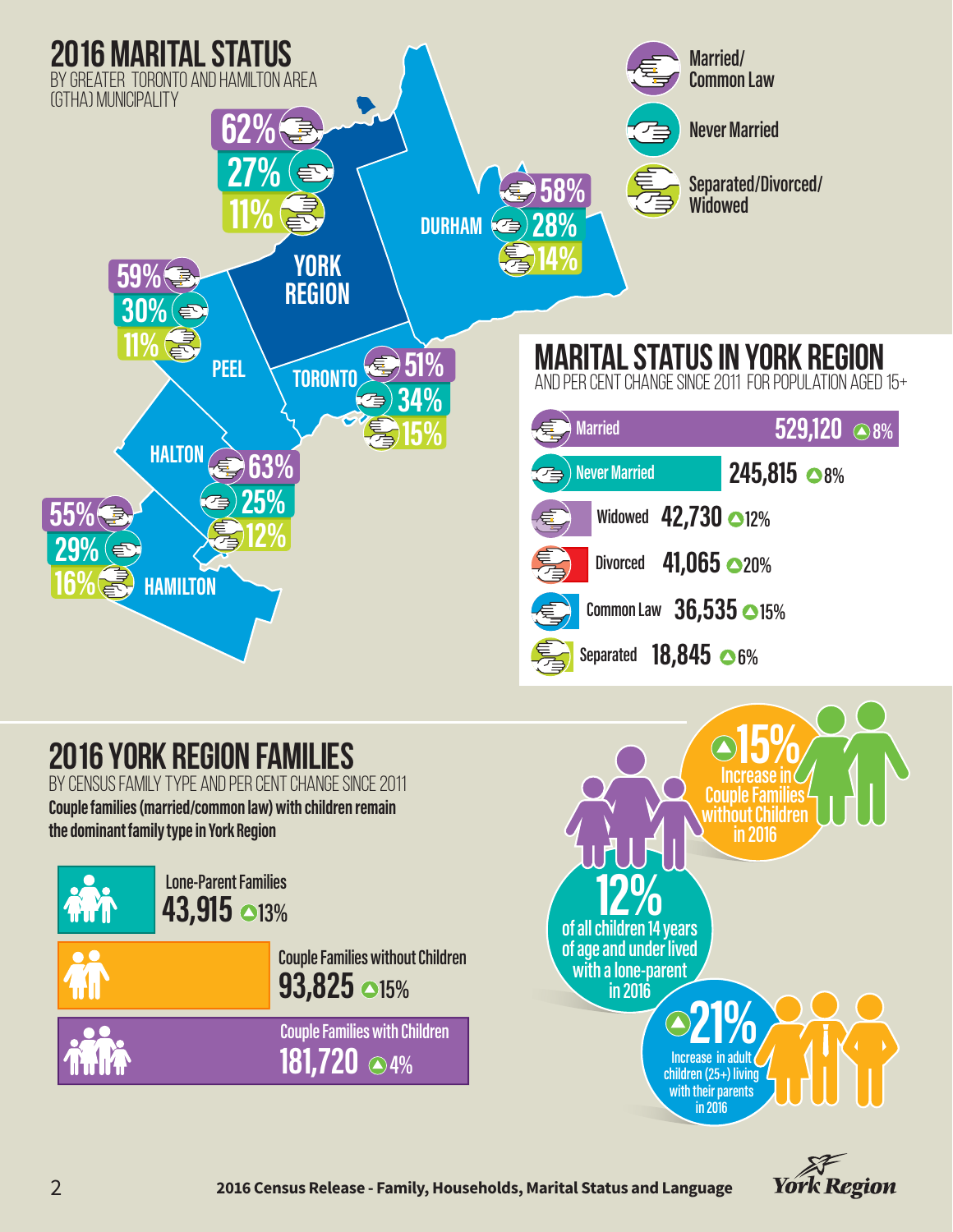

**\* Numbers based on the total number of respondents** who provided a single response at the time of data collection